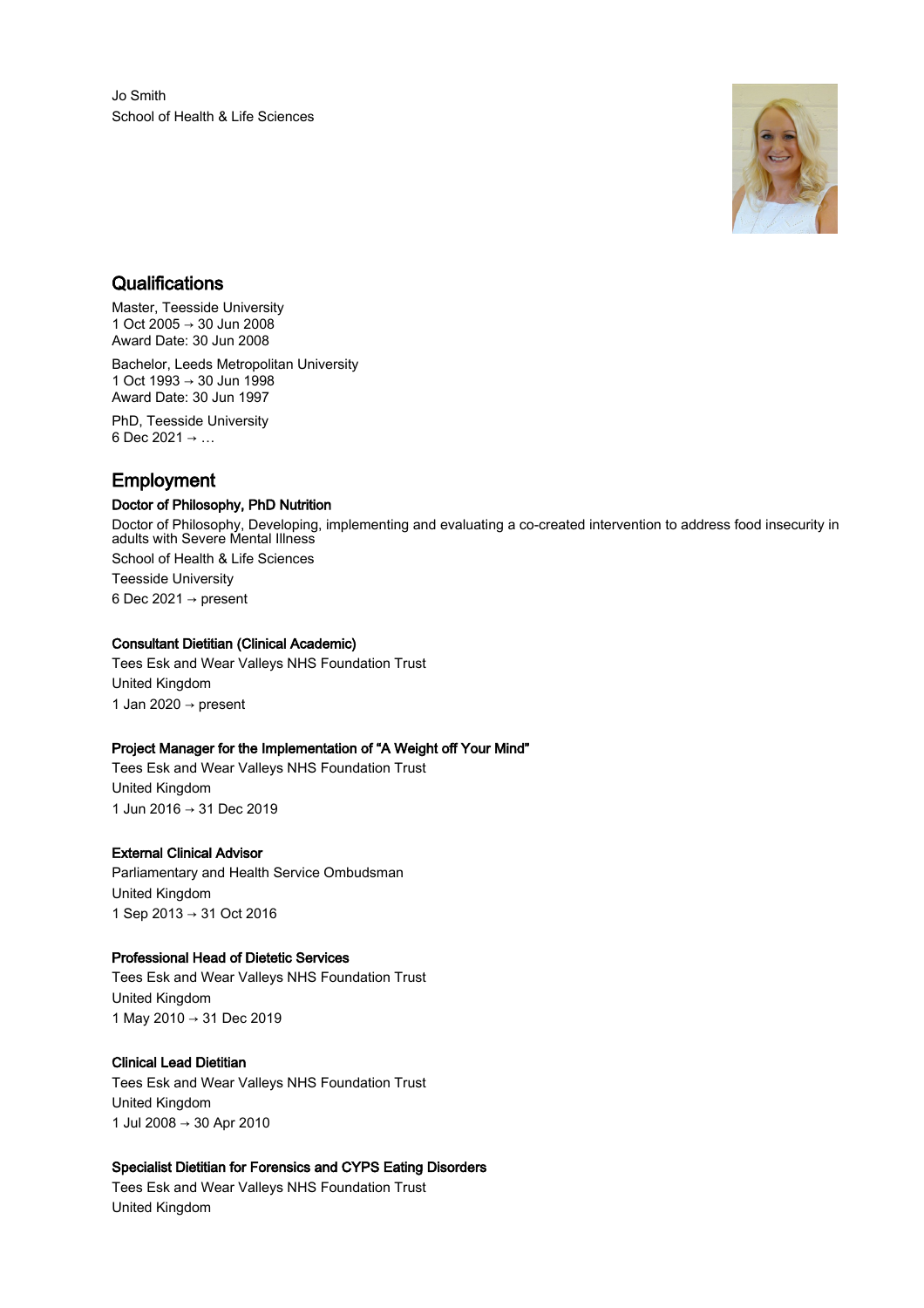1 Feb 2008 → 30 Jun 2008

#### Specialist Dietitian for Forensic Learning Disabilities

Middlesbrough, Redcar and Cleveland Community Services United Kingdom 1 Mar 2003 → 31 Jan 2008

#### Senior Dietitian for Mental Health

Redcar and Cleveland Primary Care Trust United Kingdom 1 Apr 1998 → 31 Jan 2002

### Basic Grade Dietitian (Rotation)

Sunderland Royal Hospital United Kingdom 1 Jul 1997 → 31 Mar 1998

# Prizes

Best Overall Student MSc Evidence Based Practice Smith, Jo (Recipient), 30 Jun 2008

NHS England Chief Allied Health Professions Officer's AHP Public Health Champion Award 2019 Smith, Jo (Recipient), 17 Jul 2019

# Press/Media

Funding will support evaluation of weight management programme for mental health service users Jo Smith 5/03/21 1 Media contribution

### Mental Health: The ambulance workers feeding callers

Joanne Smith 2/09/21 1 Media contribution

# Projects

A Weight off Your Mind: Assessing staff views, and engagement with, weight management groups, as part of a lifestyle intervention delivered in two Specialist Mental Health and Learning Disabilities NHS Trusts in England (Pilot Study 2020) Pakunwanich, N., Smith, J., Bussey, L. & Giles, E. 13/07/20 → 28/08/20

Food Insecurity in Adults with Severe Mental Illness (SMI): A Systematic Review Smith, J., Stevens, H., Lake, A. & Giles, E. 23/11/20 → 31/03/22

Investigating treat-culture in a secure care service: A survey of inpatient staff on their views and opinions on weight gain and treat giving for patients in a secure mental health and learning disability forensic service Attala, A., Smith, J., Lake, A. & Giles, E.  $1/04/20 \rightarrow 31/03/21$